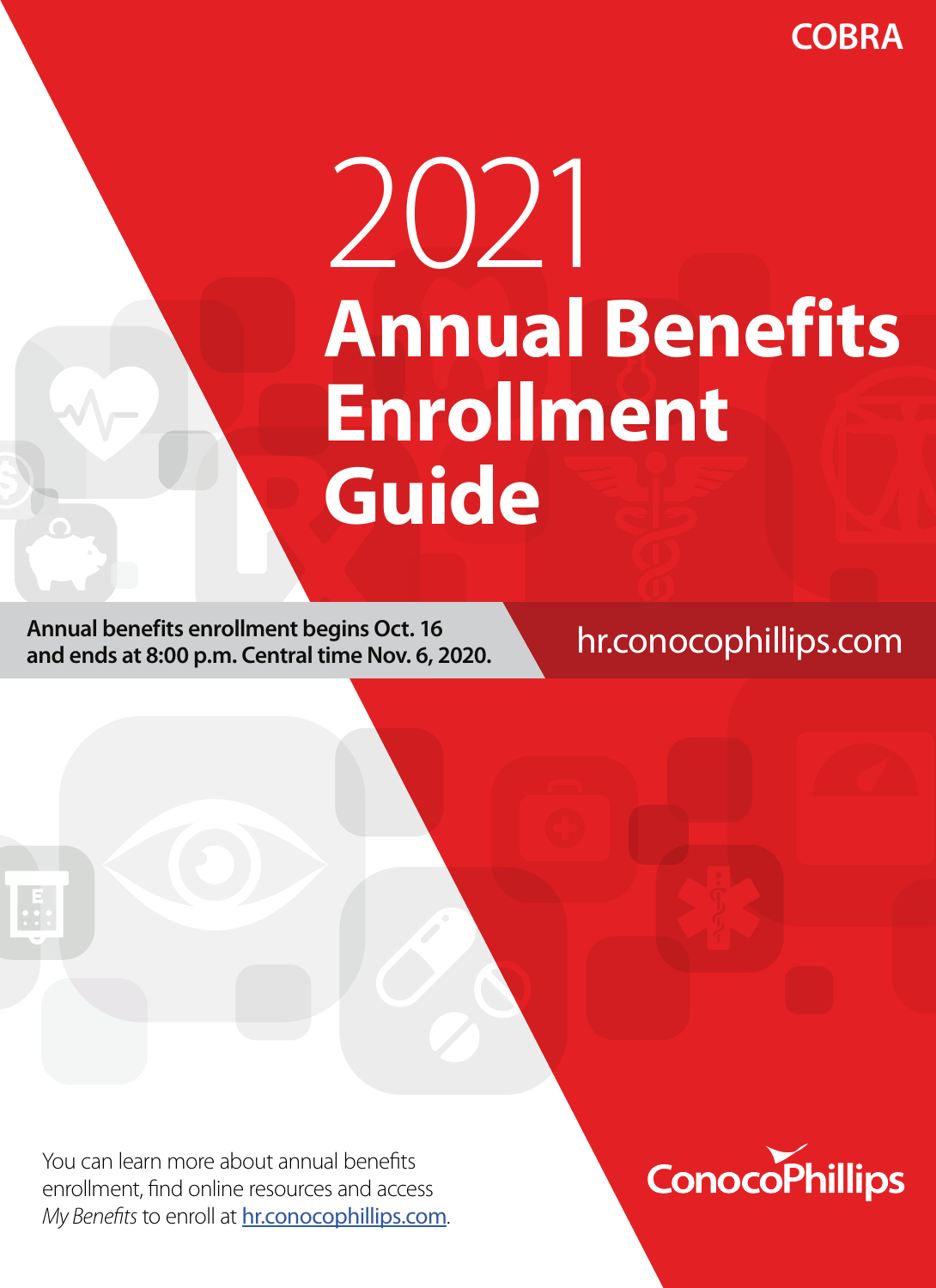## **V<sub>®</sub>** Medical Options

**Your medical plan options are not changing for 2021. You continue to have two High Deductible Health Plan (HDHP) options with Blue Cross Blue Shield of Texas (BCBSTX) and prescription coverage with CVS/caremark.** 

- Effective Jan. 1, 2021, the Mental Health Substance Use Disorder (MHSUD) claims administrator will change from Beacon Health Options to BCBSTX. This will provide you with access to a nationwide network of more than 430,000 behavioral health professionals and treatment facilities.
- With this change, you will be mailed an updated BCBSTX member ID card.

#### **Consider an increase to your HSA contribution to take advantage of higher IRS tax limits as shown below.**

| <b>Network Features</b>               | <b>HDHP Base</b>                                                                                                                                                                                                                               | <b>HDHP</b>                                                |  |  |  |  |  |
|---------------------------------------|------------------------------------------------------------------------------------------------------------------------------------------------------------------------------------------------------------------------------------------------|------------------------------------------------------------|--|--|--|--|--|
| Annual deductible                     | \$3,000 You Only coverage<br>\$6,000 Other coverage levels                                                                                                                                                                                     | \$1,400 You Only coverage<br>\$2,800 Other coverage levels |  |  |  |  |  |
| Annual out-of-pocket<br>maximum       | \$6,000 You Only coverage<br>\$4,000 You Only coverage<br>\$12,000 <sup>1</sup> Other coverage levels<br>\$8,000 Other coverage levels<br>Medical and Rx combine to meet out-of-pocket max;<br>includes deductible (100% coverage thereafter). |                                                            |  |  |  |  |  |
| <b>Health Savings Account (HSA)</b>   |                                                                                                                                                                                                                                                |                                                            |  |  |  |  |  |
| <b>Total maximum</b><br>contribution  | \$3,600 You Only coverage<br>\$7,200 Other coverage levels<br>Note: If you are age 55 or older, you can make an additional<br>contribution of \$1,000.                                                                                         |                                                            |  |  |  |  |  |
| <b>Medical Services</b>               |                                                                                                                                                                                                                                                |                                                            |  |  |  |  |  |
| <b>Preventive care</b>                | 100% covered                                                                                                                                                                                                                                   | 100% covered                                               |  |  |  |  |  |
| <b>Medical services</b>               | 20% coinsurance after deductible<br>20% coinsurance after deductible                                                                                                                                                                           |                                                            |  |  |  |  |  |
| <b>Prescription Drugs</b>             |                                                                                                                                                                                                                                                |                                                            |  |  |  |  |  |
| Generic preventive prescription drugs | 20% coinsurance after deductible<br>100% covered                                                                                                                                                                                               |                                                            |  |  |  |  |  |
| Non-preventive prescription drugs     | 20% coinsurance after deductible                                                                                                                                                                                                               | 20% coinsurance after deductible                           |  |  |  |  |  |

Changes for 2021 are shown in **bold**.

1 No more than **\$8,550** for any one person.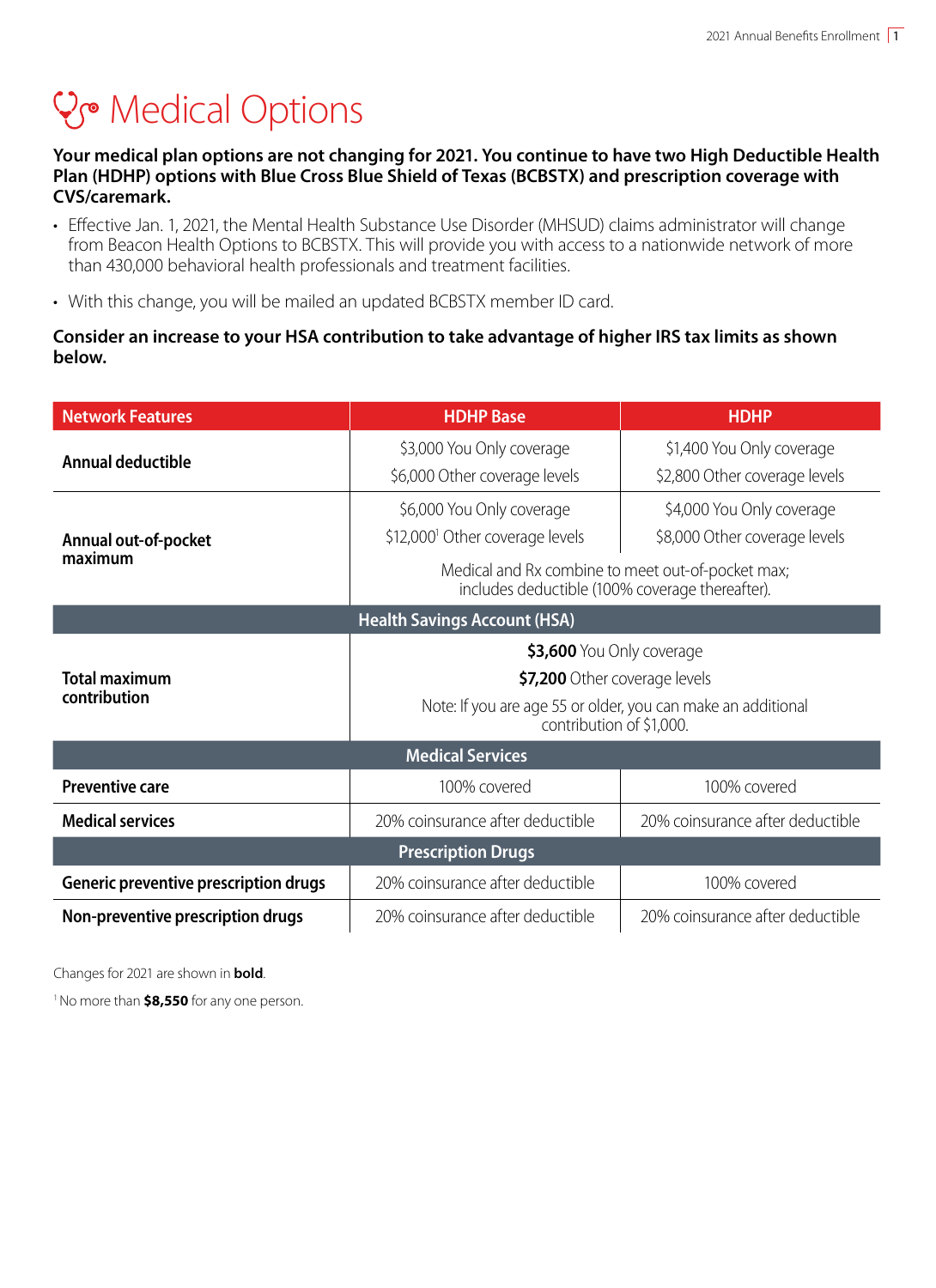# 2021 COBRA Monthly Costs

|                    | <b>You Only</b> | You + Child | $You + Spouse$ | You + Children | You + Family |  |
|--------------------|-----------------|-------------|----------------|----------------|--------------|--|
| <b>Medical</b>     |                 |             |                |                |              |  |
| <b>HDHP</b> Base   | \$520.20        | \$780.30    | \$1,213.80     | \$1,125.06     | \$1,783.98   |  |
| <b>HDHP</b>        | \$589.56        | \$884.34    | \$1,375.98     | \$1,275.00     | \$2,021.64   |  |
| <b>Dental</b>      |                 |             |                |                |              |  |
| <b>CP Dental</b>   | \$40.14         | \$80.22     | \$80.22        | \$141.53       | \$141.53     |  |
| <b>Vision</b>      |                 |             |                |                |              |  |
| <b>Vision Base</b> | \$7.81          | \$14.20     | \$14.20        | \$21.72        | \$21.72      |  |
| <b>Vision Plus</b> | \$17.02         | \$31.03     | \$31.03        | \$47.52        | \$47.52      |  |
| <b>EAP</b>         |                 |             |                |                |              |  |
| <b>EAP</b>         | \$3.37          | \$3.37      | \$3.37         | \$3.37         | \$3.37       |  |

## **Employee Assistance Plan (EAP)**

Effective Jan. 1, 2021, Concern will be our EAP claims administrator. You can continue coverage in the EAP, which provides professional assessments, short-term counseling, referral services and educational materials to help you, your spouse and your children with work and home challenges.

## **Annual Enrollment closes Nov. 6 at 8 p.m. Central time**

This year, enrollment will close at 8 p.m. Central time to better align with the Benefits Center call hours. You can log on and enroll via mybenefits.conocophillips.com. If you do not have an account, you will be prompted to create a new username and password using the company key: *conocophillips*. If you need enrollment assistance, contact a Benefits Center representative at 800-622-5501, Monday through Friday, from 7 a.m. to 8 p.m.



Learn more about annual benefits enrollment and find online resources at **hr.conocophillips.com**.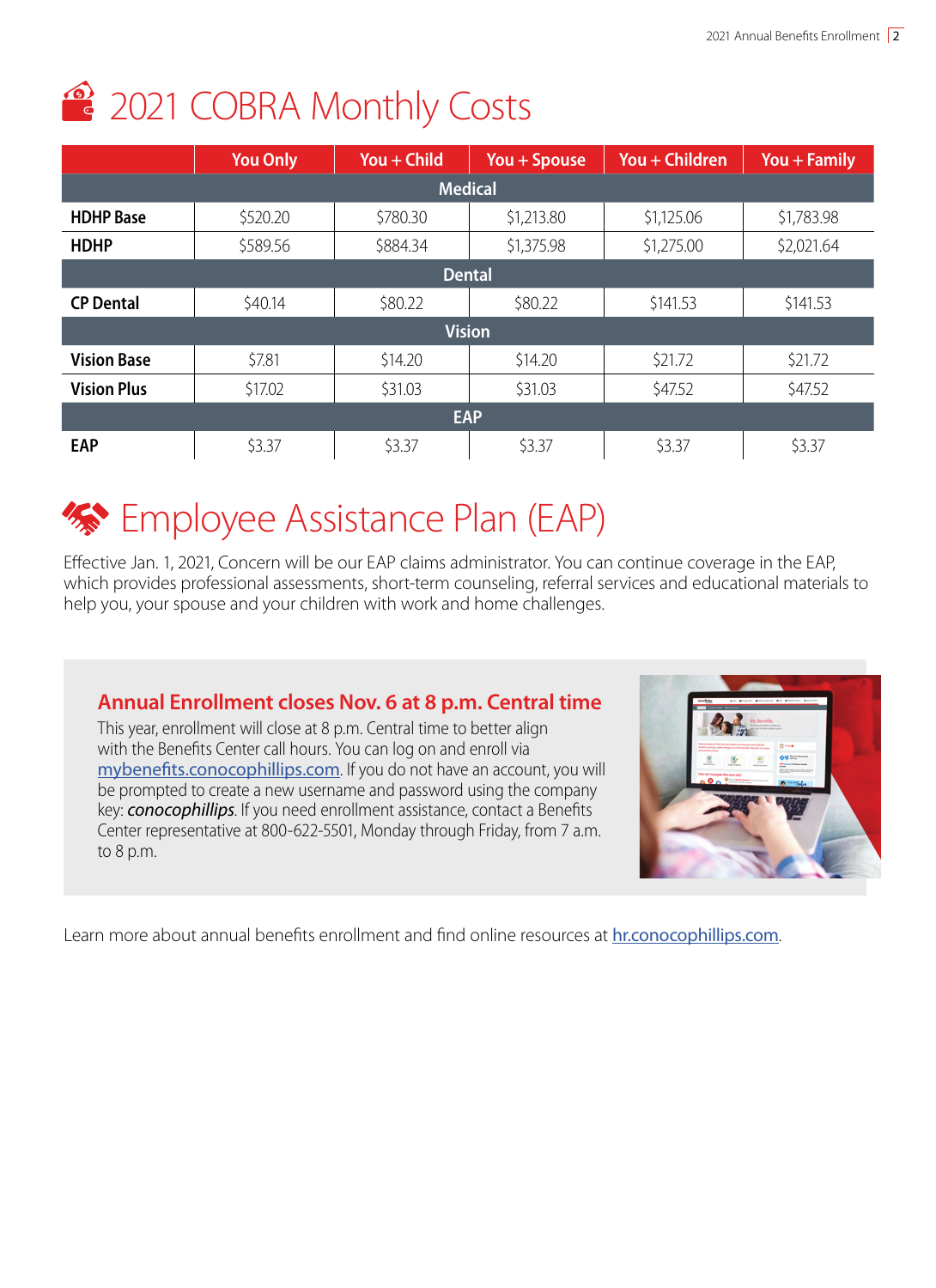

### **Select a network dentist to save money.**

Visit **MetLife** to see if your dentist is in-network. If you do not see your dentist listed, utilize MetLife's Recommend a Dentist form to refer your dentist for network consideration.

|                                              | <b>Network</b>                                                                             | <b>Non-Network</b>                  | <b>Out-of-Area Dental</b><br>Benefits <sup>1</sup>         |
|----------------------------------------------|--------------------------------------------------------------------------------------------|-------------------------------------|------------------------------------------------------------|
| <b>Annual Deductible</b>                     | \$50 individual,<br>\$150 family                                                           | \$100 individual,<br>\$300 family   | \$50 individual,<br>\$150 family                           |
| <b>Diagnostic and preventive</b><br>services | 100% covered                                                                               | $100\%$ covered <sup>2</sup>        | 100% covered                                               |
| <b>Basic services</b>                        | 20% coinsurance<br>after deductible                                                        | 40% coinsurance<br>after deductible | 20% coinsurance<br>after deductible                        |
| <b>Major services</b>                        | 50% coinsurance<br>after deductible                                                        | 50% coinsurance<br>after deductible | 50% coinsurance<br>after deductible                        |
| Annual maximum benefit                       | \$2,000 per person (network and non-network combined)                                      |                                     | \$2,000 per person                                         |
| Orthodontia                                  | 50% coinsurance; \$2,000 per person<br>lifetime maximum (network and non-network combined) |                                     | 50% coinsurance:<br>\$2,000 per person<br>lifetime maximum |

MetLife and other dental carriers offer individual dental benefits, which may be an affordable alternative for you. Additional information is available at **hr.conocophillips.com**. You can also find out more about MetLife's TakeAlong Dental options at **metlifetakealongdental.com** or contact MetLife at 1-844-263-8336.3

1 The Out-of-Area dental benefit is available only to those *without* access to at least two network dentists within 10 miles of their home zip code.

<sup>2</sup> Non-network charges are reimbursed similar to network charges in the geographic area. Your dentist may bill you for the difference between the approved charge and the billed amount.

<sup>3</sup> The TakeAlong Dental program is not supported by ConocoPhillips. Any questions should be directed to MetLife at 1-844-263-8336.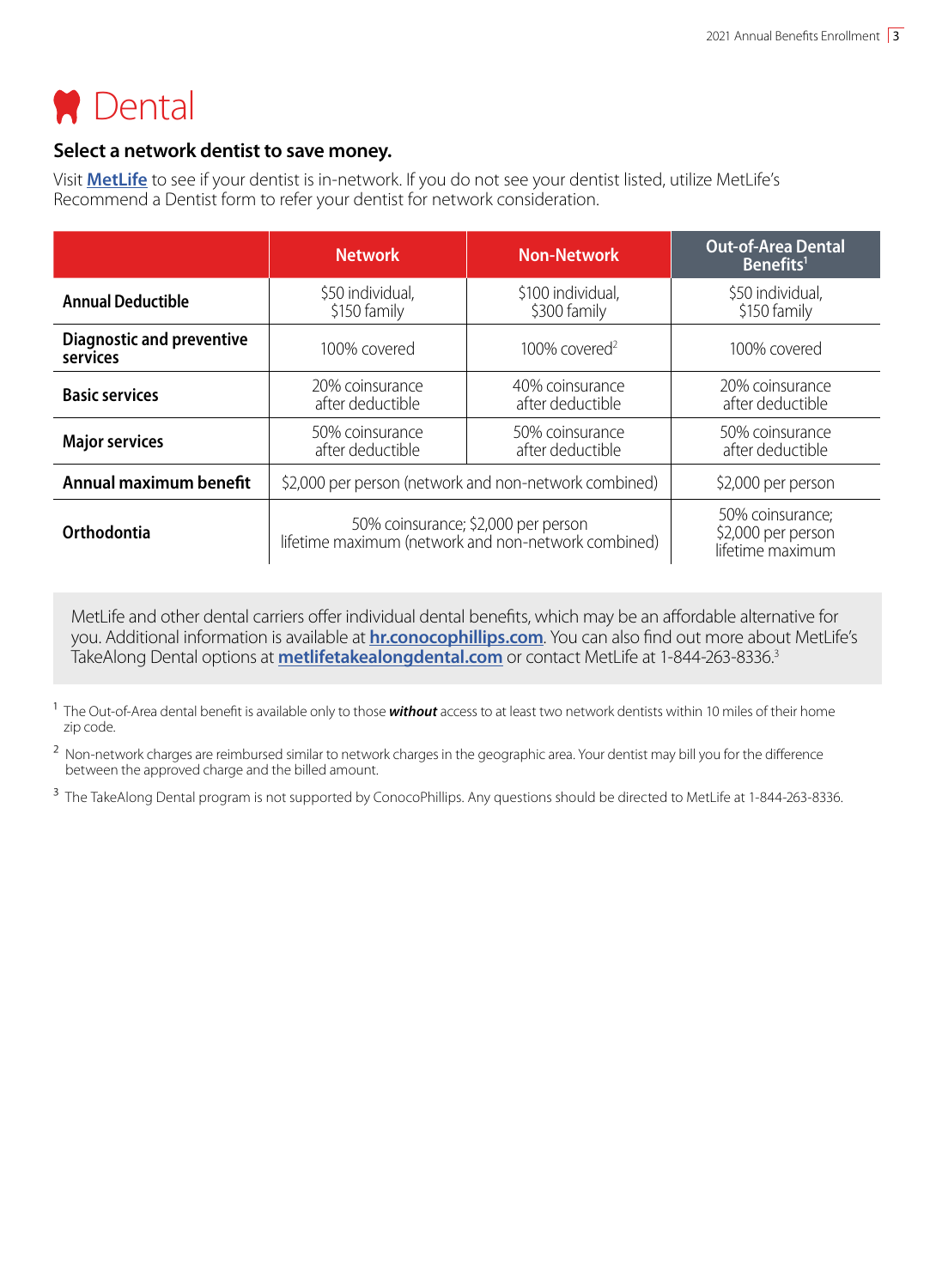

| <b>Network Features</b>                           | <b>Vision Base</b>                                                                                                           | <b>Vision Plus</b>                                                                                                   |  |  |  |  |
|---------------------------------------------------|------------------------------------------------------------------------------------------------------------------------------|----------------------------------------------------------------------------------------------------------------------|--|--|--|--|
| <b>Well vision exam</b>                           | 100% covered;<br>One per calendar year                                                                                       | 100% covered;<br>One per calendar year                                                                               |  |  |  |  |
| <b>Eyeglass Lenses or Contact Lenses</b>          |                                                                                                                              |                                                                                                                      |  |  |  |  |
| Single, bifocal, trifocal lenses                  | 100% covered                                                                                                                 | \$20 copay                                                                                                           |  |  |  |  |
| <b>Photochromic lenses</b>                        | 30% average savings                                                                                                          | \$30 copay                                                                                                           |  |  |  |  |
| Anti-reflective coating<br>and progressive lenses | 30% average savings                                                                                                          | \$40 copay                                                                                                           |  |  |  |  |
| Polycarbonate lenses<br>for children              | 100% covered                                                                                                                 | \$20 copay                                                                                                           |  |  |  |  |
| <b>Polycarbonate lenses</b><br>for adults         | 30% average savings                                                                                                          | 30% average savings                                                                                                  |  |  |  |  |
| Contact lenses                                    | \$130 allowance <sup>1</sup> for contacts/contact<br>lens exam (fitting and evaluation),<br>15% off exam thereafter.         | \$200 allowance <sup>1</sup> for contacts/contact<br>lens exam (fitting and evaluation),<br>15% off exam thereafter. |  |  |  |  |
| <b>Frames</b>                                     |                                                                                                                              |                                                                                                                      |  |  |  |  |
| <b>Frames for children</b><br>and adults          | \$130 allowance, <sup>1</sup> 20% discount<br>thereafter. Adults every other calendar<br>year; children every calendar year. | \$20 copay, \$200 allowance,<br>20% discount thereafter. Adults and<br>children every calendar year.                 |  |  |  |  |

1 Allowance for frames or contacts.

Note: Your well vision exam is covered under the vision plan. If you want vision benefits, you must enroll in a vision option.